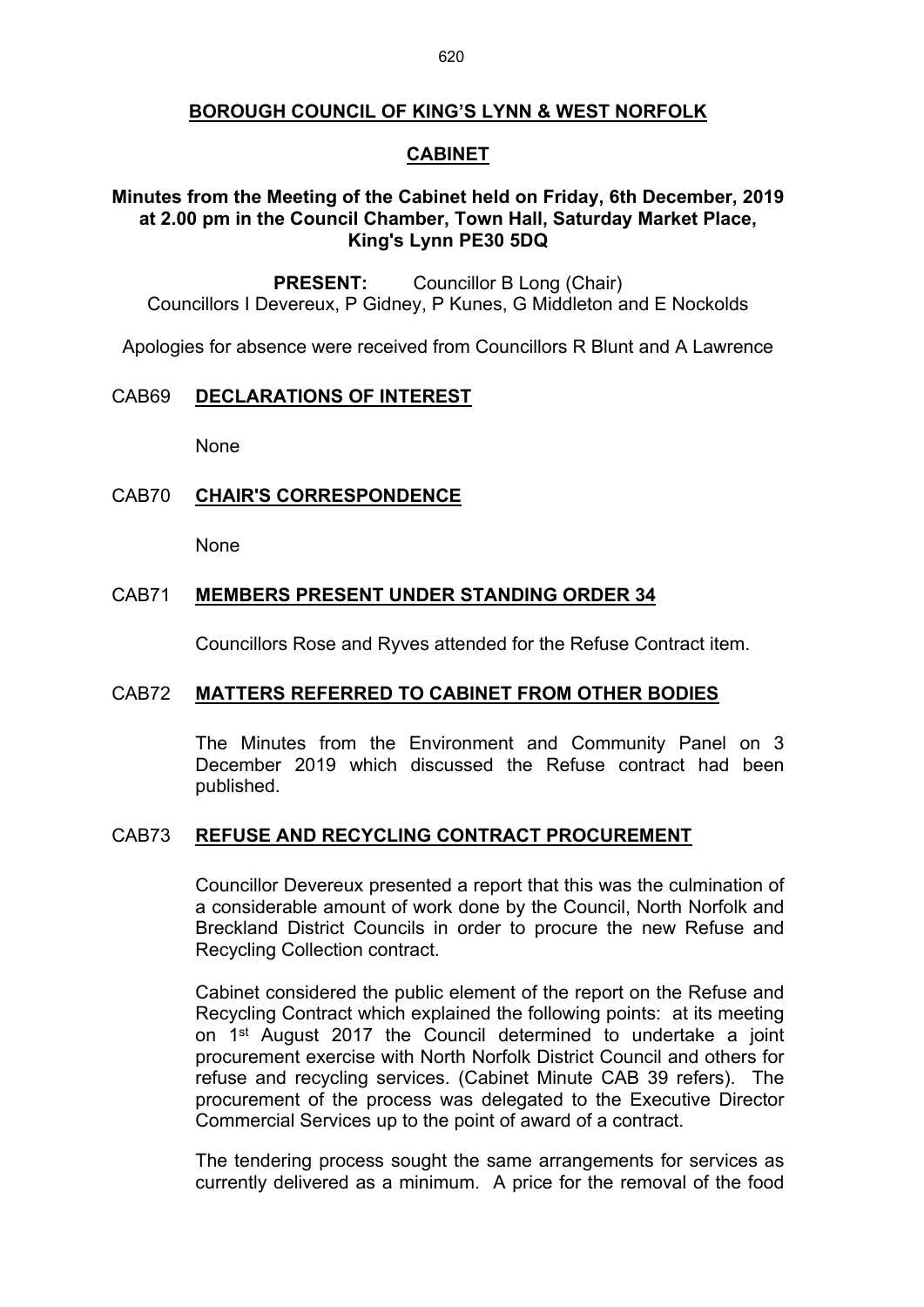waste service was additionally obtained so that the net cost of the service could be fully established. The benefit of this was that it provided a benchmark for claiming additional burdens funding should national policy change.

The procurement exercise was carried out in accordance with the regulations of the OJEU (Official Journal of the European Union). Given the length of the contract (9 years although services were only delivered in this borough for eight years from April 2021) and the importance to residents, the tender process was carried out using the "Competition with Negotiation" process. The use of this process ensured that the Contractor had a complete understanding of the process and that the Council obtained best value.

The three councils involved in the procurement entered into an Inter Authority Agreement for the procurement of the contract. It was noted that failure to award the contract at this stage would be non compliant with this agreement and expose the council to a risk of challenge and costs.

Tenders were received on 15<sup>th</sup> November 2019 for all elements of revenue expenditure and 3<sup>rd</sup> December 2019 for capital costs and evaluated by a joint staff team from King's Lynn & West Norfolk, North Norfolk District Council and Breckland District Council supported by specialist consultants on legal and technical aspects of the evaluation.

A full analysis of the procurement process was attached at Appendix 1 to the report.

An analysis of the evaluation of Tenders was provided at Appendix 2 to the report.

Barry Brandford Waste and Recycling Manager explained that the 2 bidders had basic service arrangements and additional features were provided by each. He explained that the team who had evaluated the contract included legal, waste, technical and procurement experts from the 3 authorities. He explained that North Norfolk's contract would commence on 1 April 2020, whilst the Borough's Contract would commence on 1 April 2021. Once decisions were taken it would be essential for North Norfolk to mobilise as a matter of urgency.

He explained that the team had met with potential bidders before the OJEU notice in order to gain the maximum benefit in the final tenders.

Under standing order 34 Councillor Ryves commented that he wanted to be confident that the provision of vehicles was on the best possible terms for the Council. He confirmed he had not been able to attend the scrutiny panel so he asked whether the Council had gone for diesel because it was the cheapest.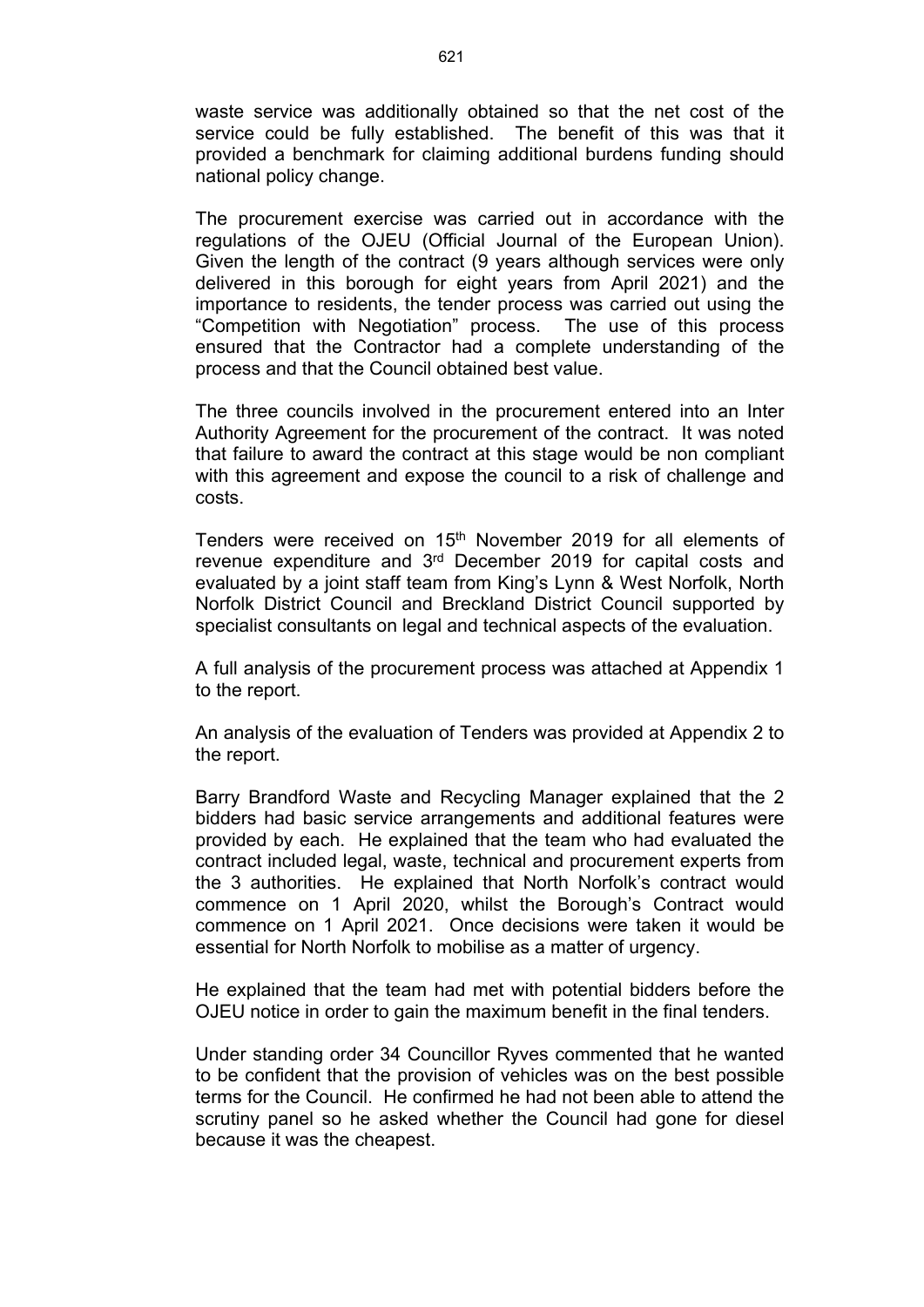He asked whether the Council had considered purchasing a waste food anaerobic digester to deal with the food waste collected.

In response, the Chair confirmed that all types of vehicles had been considered in the process, and officers were aware that small councils such as Bath were using electric or gas vehicles but their total area was much smaller than the contract area being considered.

The Waste and Recycling Manager confirmed they had looked at other options such as LPG for dustcarts, but the fleet would not be large enough to be effective. He referred to other small authorities using electric. He explained that there was nothing currently available for this type of contract, and the vehicle specification was at the bidders risk so if they didn't function it would be a big concern for them.

With regard to the food waste contract, he confirmed it was a separate contract.

Under standing order 34 Councillor Rose confirmed his questions had been answered by the Waste and Recycling Manager.

Councillor Gidney asked if bio diesel had been considered, to which it was commented that the depot did not have the tanker facilities to hold sufficient for the fleet, although the diesel purchased did contain an element of bio diesel.

### CAB74 **EXCLUSION OF THE PRESS AND PUBLIC**

**RESOLVED:** That under Section 100(A)(4) of the Local Government Act 1972, the press and public be excluded from the meeting for the following items of business on the grounds that they involve the likely disclosure of exempt information as defined in paragraph 3 of Part 1 of Schedule 12A to the Act.

## CAB75 **REFUSE AND RECYCLING CONTRACT PROCUREMENT - EXEMPT APPENDICES**

Cabinet considered the exempt appendices and discussed the financial and quality elements of the tender. Cabinet was content that the preferred contractor was an excellent offering to move forward with the contract.

The Waste Manager explained the requirements around the food waste credits given to the council. It was also noted that if food was sent to landfill it created large amounts of methane. It was also confirmed that the planned increase in housing in the Borough had been taken into account in the contract.

Cabinet discussed some of the potential penalty clauses in the contract, and the potential of the contractor to utilise greener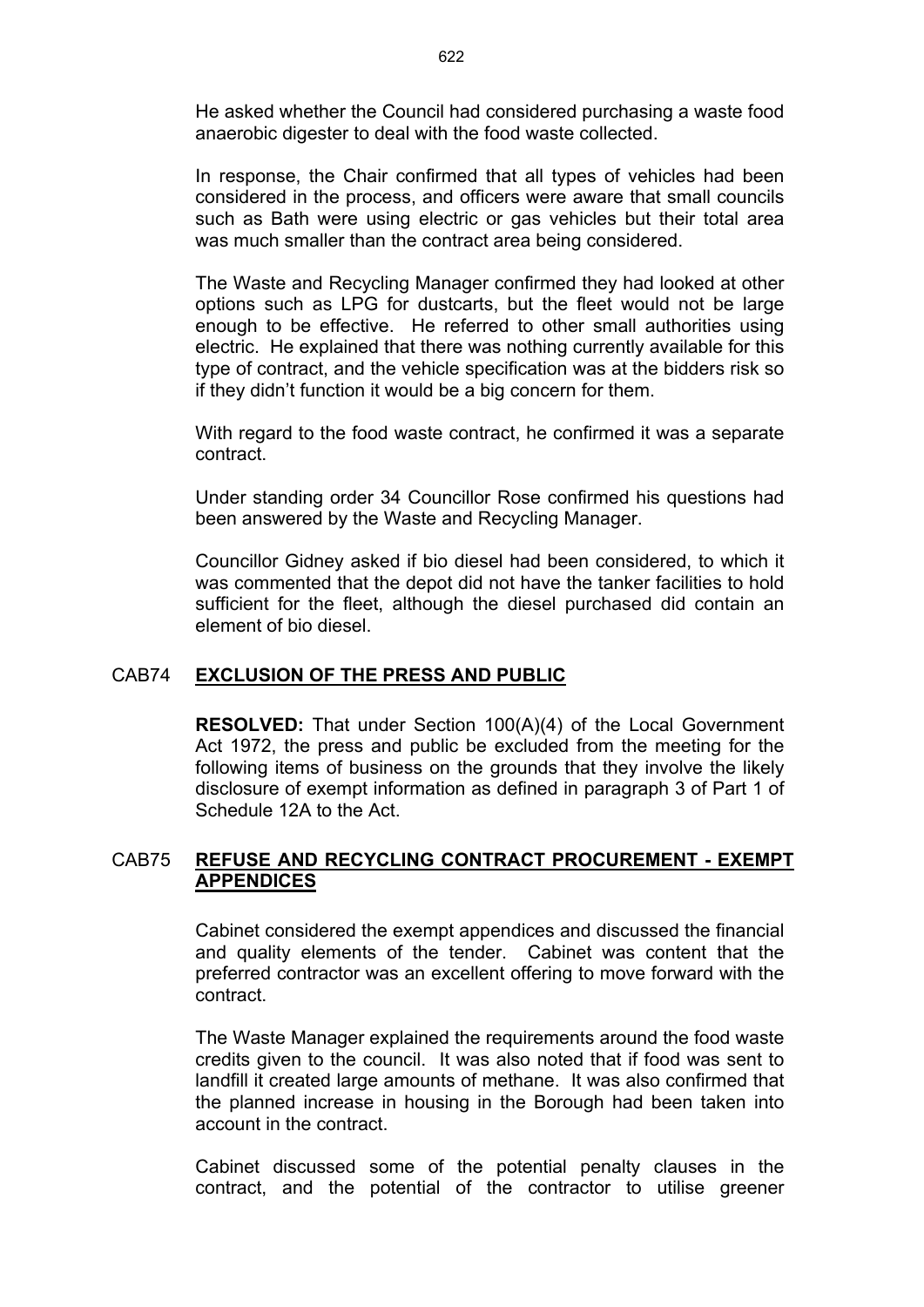technology when it became available. It was noted that some of the support vehicles being used as part of the contract would be electric or hybrid.

The Chair wished the Cabinet's thanks be recorded for the huge task undertaken by Barry Brandford and all the officers involved in the procurement process for the contract.

**RESOLVED:** 1) That the Council enters in to a contract with the preferred Bidder B, identified in Confidential Appendix 3 for the provision of Waste and Related Services and the Chief Executive be authorised to seek any necessary Clarifications and agree them in consultation with the relevant Portfolio Holder and the Leader of the Council.

The capital budget be amended to facilitate the purchase of the refuse collection vehicles and other fleet requirements.

#### **Reason for Decision**

To provide a continuation of waste collection arrangements after the conclusion of the current contract with Kier.

**Under Standing Order 12.15, Councillor Stuart Dark, Chair of the Corporate Performance Panel has agreed to the request for this decision to be treated as urgent, therefore this decision will not be subject to "call in".**

#### CAB76 **REFUSE AND RECYCLING CONTRACT NOVATION**

Cabinet considered a report which detailed a request for the novation of the current Waste and Related Services contract currently Kier Services Ltd t/a Kier Street Services to Serco Ltd.

Under standing order 34 Councillor Ryves spoke on the item.

**RESOLVED:** That the novation of the contract for the provision of Waste and Related Services to the Company named in the report be agreed and the Chief Executive be authorised to seek any necessary Clarifications and agree them in consultation with the relevant Portfolio Holder and the Leader of the Council, in addition to the provision of a Parent Company Guarantee on the same terms as provided at the time of the original contract and that all outstanding liabilities are additionally transferred to the Company named from Kier Services Ltd.

A new licence to occupy part of the Depot at Hamlin Way, King's Lynn, Norfolk will be entered into by the Company at the same time on the same or similar terms as currently enjoyed by Kier Services Ltd.

#### **Reason for Decision**